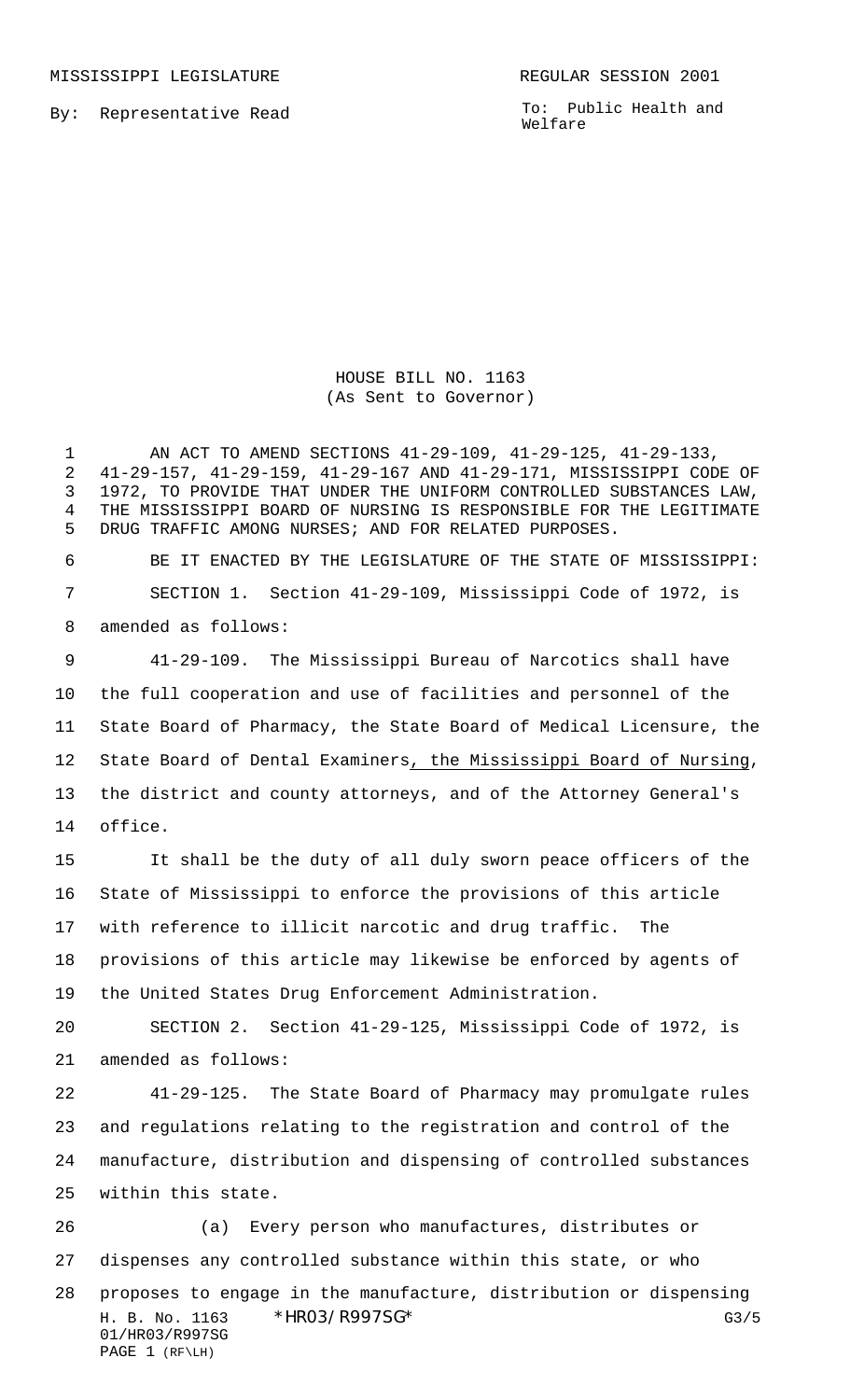of any controlled substance within this state, must obtain a registration issued by the State Board of Pharmacy, the State Board of Medical Licensure, the State Board of Dental Examiners or the Mississippi Board of Nursing, as appropriate, in accordance with its rules. Such registration shall be obtained annually or biennially, as specified by the issuing board, and a reasonable fee may be charged by the issuing board for such registration.

 (b) Persons registered by the State Board of Pharmacy, with the consent of the United States Drug Enforcement Administration and the State Board of Medical Licensure, the State Board of Dental Examiners or the Mississippi Board of Nursing, to manufacture, distribute, dispense or conduct research with controlled substances may possess, manufacture, distribute, dispense or conduct research with those substances to the extent authorized by their registration and in conformity with the other provisions of this article.

 (c) The following persons need not register and may lawfully possess controlled substances under this article:

 (1) An agent or employee of any registered manufacturer, distributor or dispenser of any controlled substance 49 if he is acting in the usual course of his business or employment;

 (2) A common or contract carrier or warehouseman, or an employee thereof, whose possession of any controlled substance is in the usual course of business or employment;

 (3) An ultimate user or a person in possession of any controlled substance pursuant to a lawful order of a practitioner or in lawful possession of a Schedule V substance as defined in Section 41-29-121.

 (d) The State Board of Pharmacy may waive by rule the requirement for registration of certain manufacturers, distributors or dispensers if it finds it consistent with the public health and safety.

H. B. No. 1163 \*HR03/R997SG\* 01/HR03/R997SG PAGE 2 (RF\LH)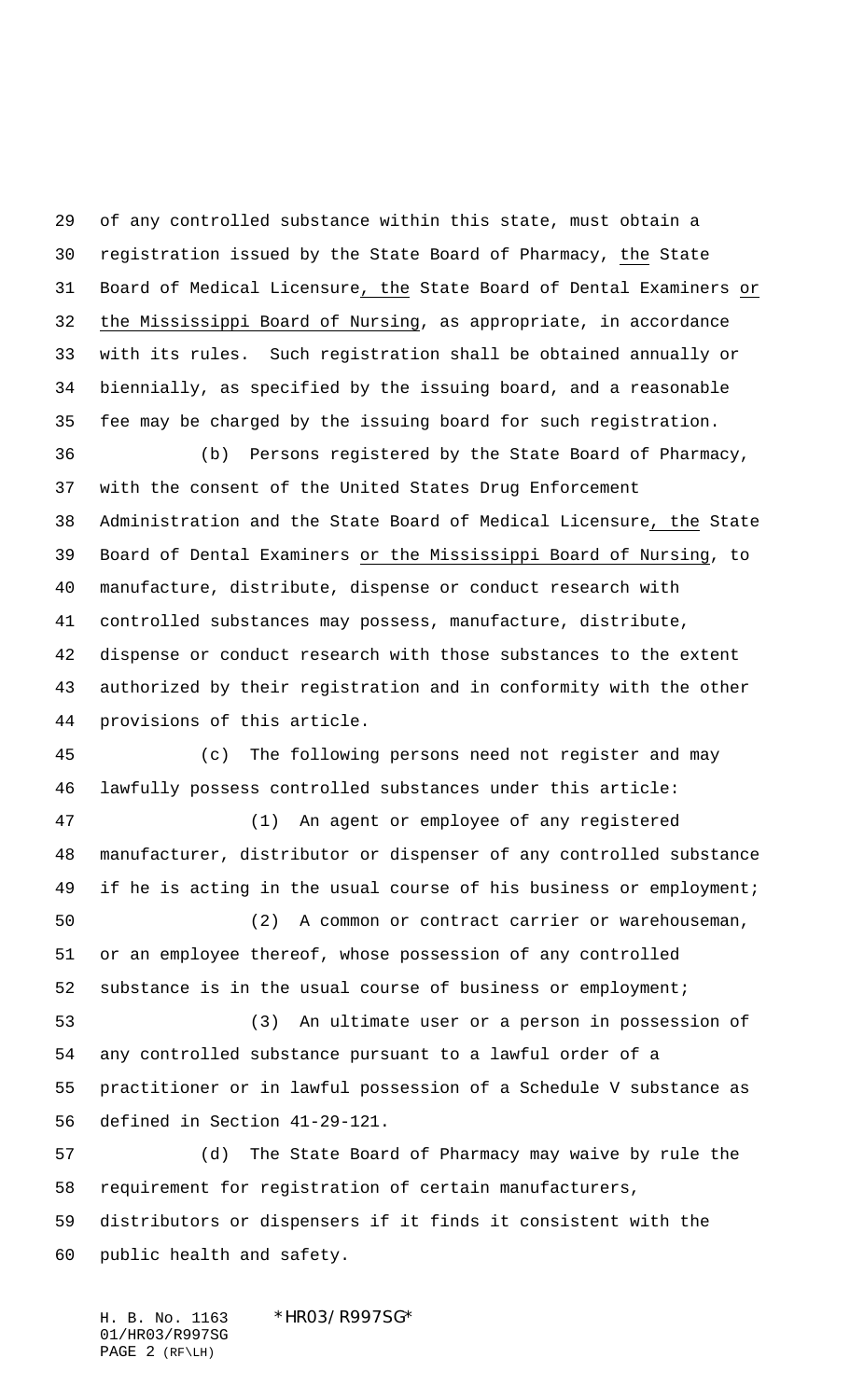(e) A separate registration is required at each principal place of business or professional practice where the applicant manufactures, distributes or dispenses controlled substances.

 (f) The State Board of Pharmacy, the Mississippi Bureau of Narcotics, the State Board of Medical Licensure, the State Board of Dental Examiners and the Mississippi Board of Nursing may inspect the establishment of a registrant or applicant for registration in accordance with the regulations of these agencies as approved by the board.

 SECTION 3. Section 41-29-133, Mississippi Code of 1972, is amended as follows:

 41-29-133. Persons registered to manufacture, distribute, or dispense controlled substances under this article shall keep records and maintain inventories in conformance with the record-keeping and inventory requirements of federal law and with any additional rules the State Board of Pharmacy, the State Board of Medical Licensure, the State Board of Dental Examiners or the Mississippi Board of Nursing may issue.

 SECTION 4. Section 41-29-157, Mississippi Code of 1972, is amended as follows:

 41-29-157. (a) Issuance and execution of administrative inspection warrants and search warrants shall be as follows, except as provided in subsection (c) of this section:

H. B. No. 1163 \*HR03/R997SG\* 01/HR03/R997SG (1) A judge of any state court of record, or any justice court judge within his jurisdiction, and upon proper oath or affirmation showing probable cause, may issue warrants for the purpose of conducting administrative inspections authorized by this article or rules thereunder, and seizures of property appropriate to the inspections. For purposes of the issuance of administrative inspection warrants, probable cause exists upon showing a valid public interest in the effective enforcement of this article or rules thereunder, sufficient to justify

PAGE 3 (RF\LH)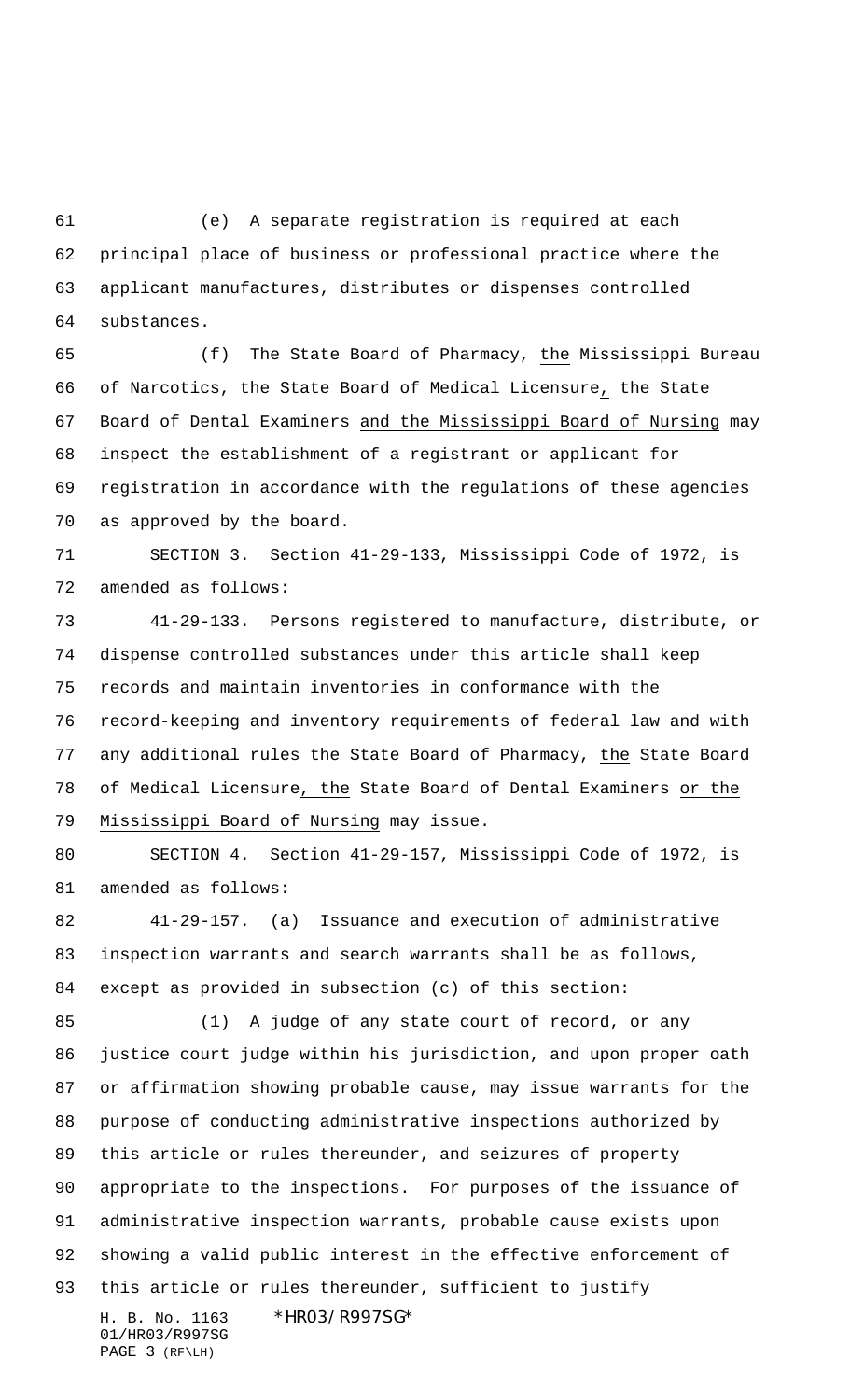administrative inspection of the area, premises, building or conveyance in the circumstances specified in the application for the warrant. All such warrants shall be served during normal business hours;

 (2) A search warrant shall issue only upon an affidavit of a person having knowledge or information of the facts alleged, sworn to before the judge or justice court judge and establishing the grounds for issuing the warrant. If the judge or justice court judge is satisfied that grounds for the application exist or that there is probable cause to believe they exist, he shall issue a warrant identifying the area, premises, building or conveyance to be searched, the purpose of the search, and, if appropriate, the type of property to be searched, if any. The warrant shall:

 (A) State the grounds for its issuance and the name of each person whose affidavit has been taken in support thereof;

 (B) Be directed to a person authorized by Section 41-29-159 to execute it;

 (C) Command the person to whom it is directed to inspect the area, premises, building or conveyance identified for the purpose specified, and if appropriate, direct the seizure of the property specified;

 (D) Identify the item or types of property to be seized, if any;

 (E) Direct that it be served and designate the judge or magistrate to whom it shall be returned;

H. B. No. 1163 \*HR03/R997SG\* 01/HR03/R997SG (3) A warrant issued pursuant to this section must be executed and returned within ten (10) days of its date unless, upon a showing of a need for additional time, the court orders otherwise. If property is seized pursuant to a warrant, a copy shall be given to the person from whom or from whose premises the property is taken, together with a receipt for the property taken. The return of the warrant shall be made promptly, accompanied by a

PAGE 4 (RF\LH)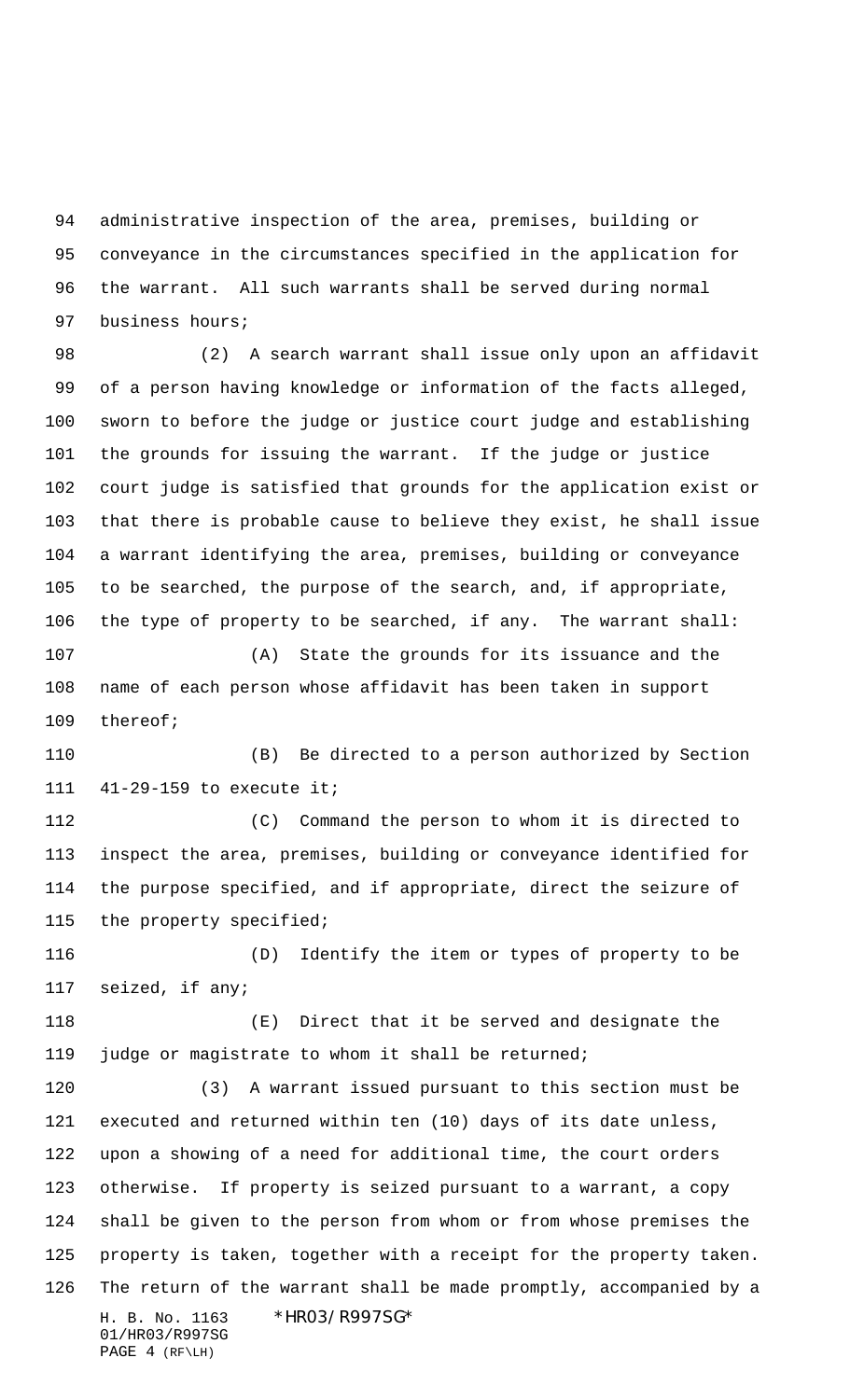written inventory of any property taken. The inventory shall be made in the presence of the person executing the warrant and of the person from whose possession or premises the property was taken, if present, or in the presence of at least one (1) credible person other than the person executing the warrant. A copy of the inventory shall be delivered to the person from whom or from whose premises the property was taken and to the applicant for the warrant;

 (4) The judge or justice court judge who has issued a warrant shall attach thereto a copy of the return and all papers returnable in connection therewith and file them with the clerk of the appropriate state court for the judicial district in which the inspection was made.

 (b) The Mississippi Bureau of Narcotics, the State Board of Pharmacy, **\* \* \*** the State Board of Medical Licensure, the State Board of Dental Examiners or the Mississippi Board of Nursing may make administrative inspections of controlled premises in accordance with the following provisions:

 (1) For purposes of this section only, "controlled premises" means:

 (A) Places where persons registered or exempted from registration requirements under this article are required to 149 keep records; and

 (B) Places including factories, warehouses, establishments and conveyances in which persons registered or exempted from registration requirements under this article are permitted to hold, manufacture, compound, process, sell, deliver, or otherwise dispose of any controlled substance.

H. B. No. 1163 \*HR03/R997SG\* 01/HR03/R997SG PAGE 5 (RF\LH) (2) When authorized by an administrative inspection warrant issued in accordance with the conditions imposed in this section, an officer or employee designated by the Mississippi Bureau of Narcotics, the State Board of Pharmacy, the State Board of Medical Licensure, the State Board of Dental Examiners or the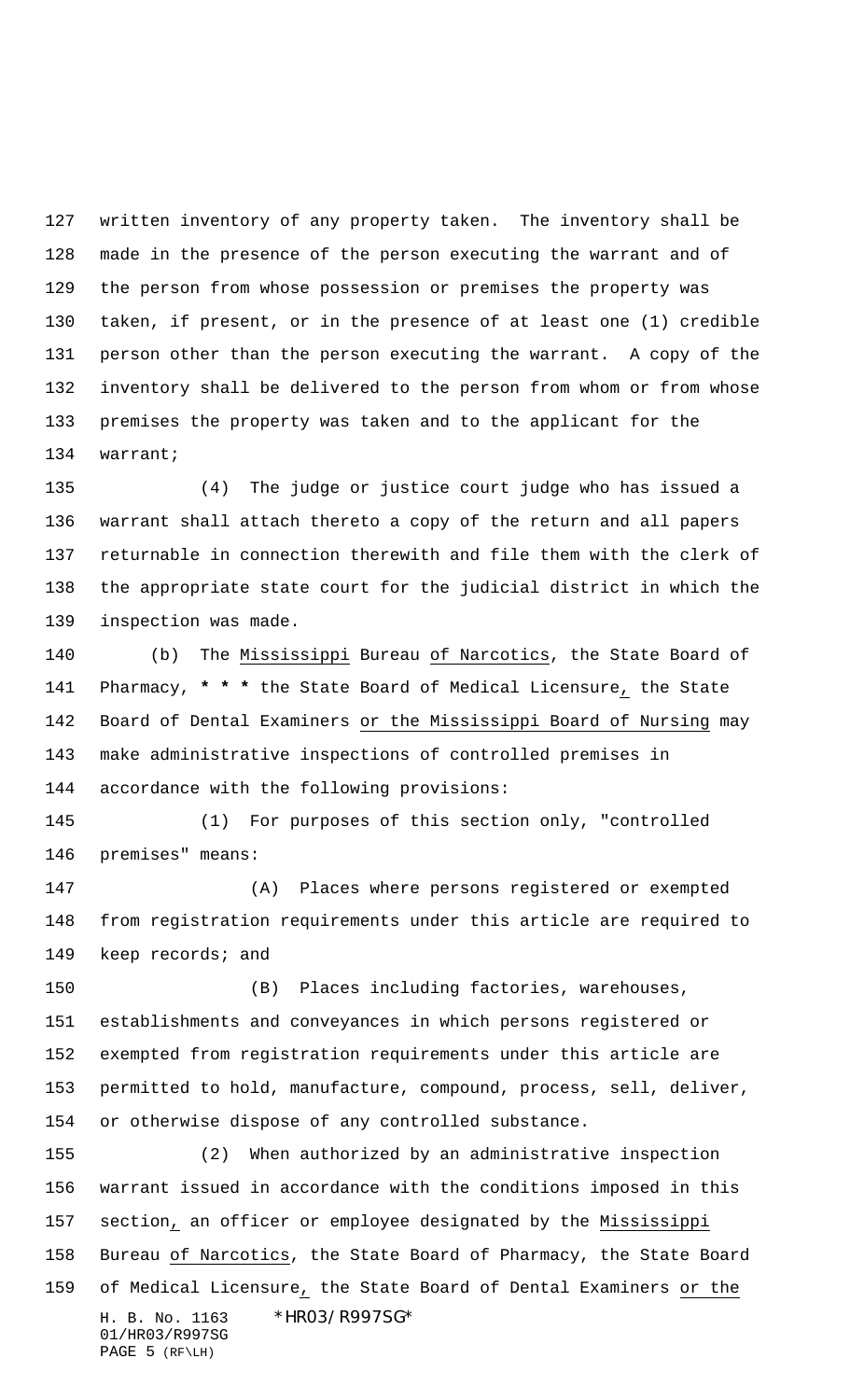Mississippi Board of Nursing, upon presenting the warrant and appropriate credentials to the owner, operator or agent in charge, may enter controlled premises for the purpose of conducting an administrative inspection.

 (3) When authorized by an administrative inspection warrant, an officer or employee designated by the Mississippi Bureau of Narcotics, the State Board of Pharmacy, the State Board of Medical Licensure, the State Board of Dental Examiners or the Mississippi Board of Nursing may:

 (A) Inspect and copy records required by this 170 article to be kept;

 (B) Inspect, within reasonable limits and in a reasonable manner, controlled premises and all pertinent equipment, finished and unfinished material, containers and labeling found therein, and, except as provided in paragraph (5) of this subsection, all other things therein, including records, files, papers, processes, controls and facilities bearing on violation of this article; and

 (C) Inventory any stock of any controlled substance therein and obtain samples thereof.

 (4) This section does not prevent the inspection without a warrant of books and records pursuant to an administrative subpoena, nor does it prevent entries and administrative inspections, including seizures of property, without a warrant:

 (A) If the owner, operator or agent in charge of 186 the controlled premises consents;

 (B) In situations presenting imminent danger to health or safety;

 (C) In situations involving inspection of conveyances if there is reasonable cause to believe that the mobility of the conveyance makes it impracticable to obtain a

warrant;

H. B. No. 1163 \*HR03/R997SG\* 01/HR03/R997SG PAGE 6 (RF\LH)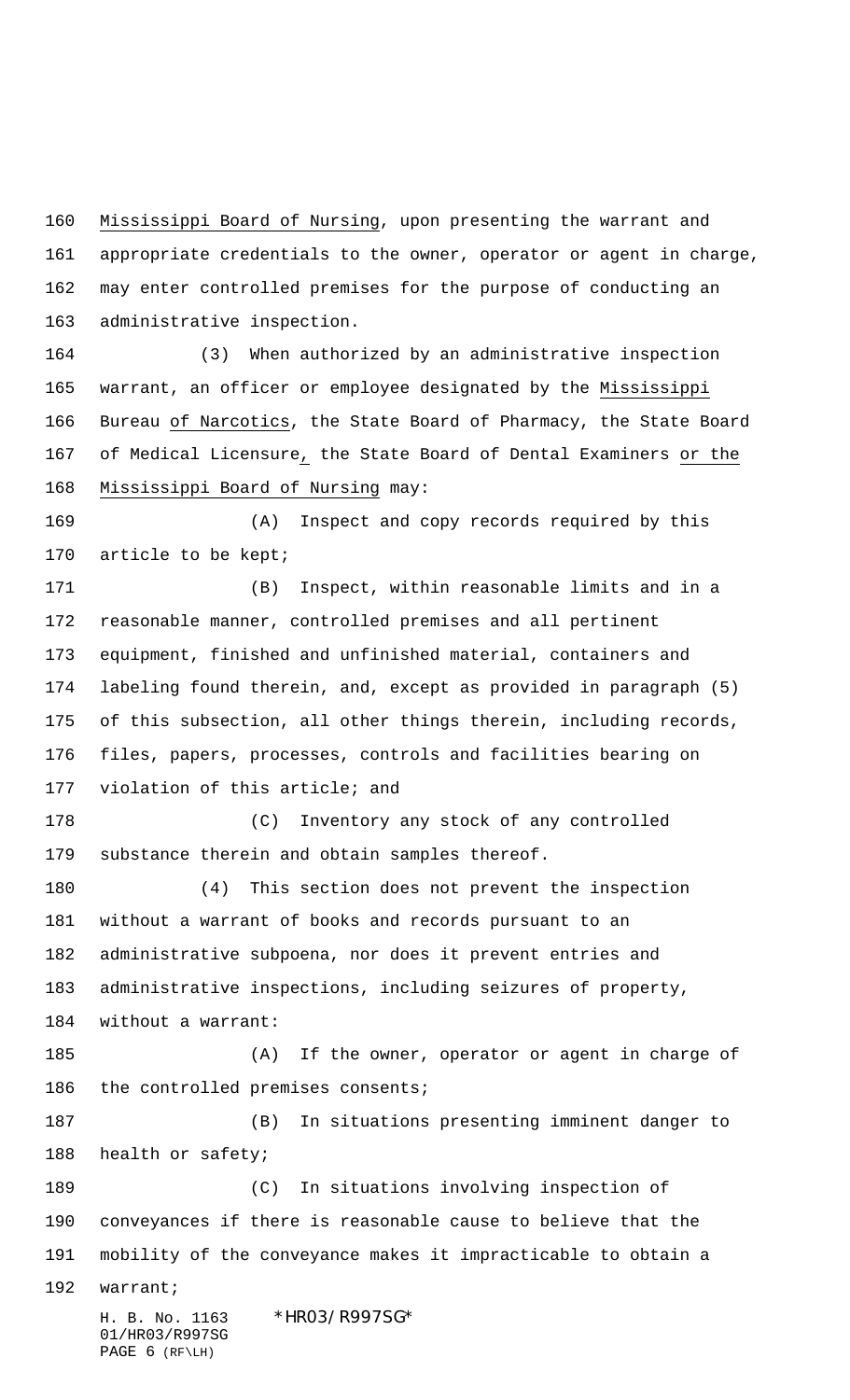(D) In any other exceptional or emergency circumstance where time or opportunity to apply for a warrant is lacking; or

 (E) In all other situations in which a warrant is not constitutionally required.

 (5) An inspection authorized by this section shall not extend to financial data, sales data, other than shipment data, or pricing data unless the owner, operator or agent in charge of the controlled premises consents in writing.

 (c) Any agent of the bureau authorized to execute a search warrant involving controlled substances, the penalty for which is imprisonment for more than one (1) year, may, without notice of his authority and purpose, break open an outer door or inner door, or window of a building, or any part of the building, if the judge issuing the warrant:

 (1) Is satisfied that there is probable cause to believe that:

 (A) The property sought may, and, if such notice is given, will be easily and quickly destroyed or disposed of; or (B) The giving of such notice will immediately endanger the life or safety of the executing officer or another person; and

 (2) Has included in the warrant a direction that the officer executing the warrant shall not be required to give such notice.

 Any officer acting under such warrant shall, as soon as practical, after entering the premises, identify himself and give the reasons and authority for his entrance upon the premises.

H. B. No. 1163 \*HR03/R997SG\* 01/HR03/R997SG Search warrants which include the instruction that the executing officer shall not be required to give notice of authority and purpose as authorized by this subsection shall be issued only by the county court or county judge in vacation, chancery court or by the chancellor in vacation, by the circuit

PAGE 7 (RF\LH)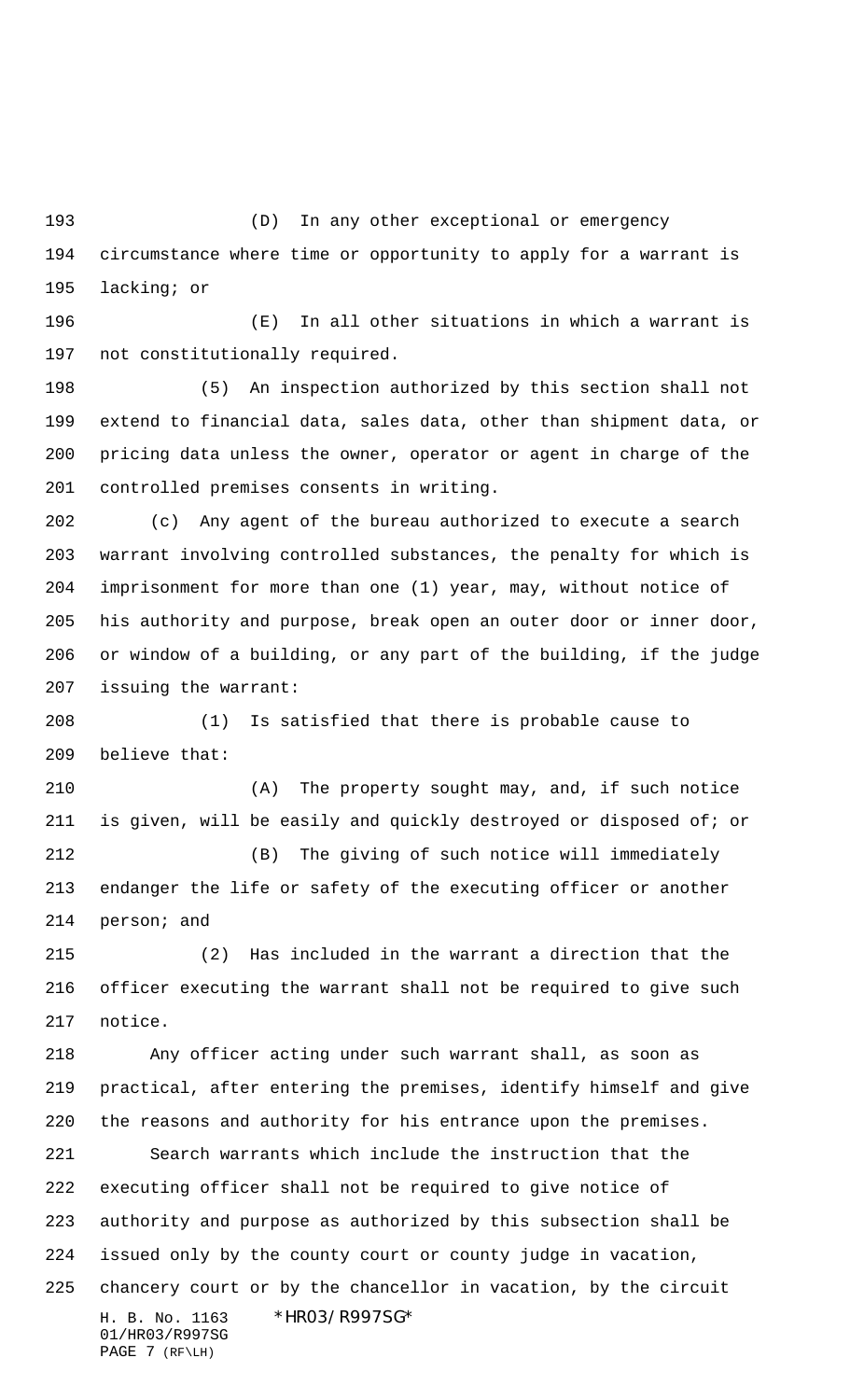court or circuit judge in vacation, or by a justice of the Mississippi Supreme Court.

 This subsection shall expire and stand repealed from and after July 1, 1974, except that the repeal shall not affect the validity or legality of any search authorized under this subsection and conducted prior to July 1, 1974.

 SECTION 5. Section 41-29-159, Mississippi Code of 1972, is amended as follows:

 41-29-159. (a) Any officer or employee of the Mississippi Bureau of Narcotics, investigative unit of the State Board of Pharmacy, investigative unit of the State Board of Medical Licensure, investigative unit of the State Board of Dental Examiners, investigative unit of the Mississippi Board of Nursing, any duly sworn peace officer of the State of Mississippi, any enforcement officer of the Mississippi Department of Transportation, or any highway patrolman, may, while engaged in the performance of his statutory duties:

(1) Carry firearms;

 (2) Execute and serve search warrants, arrest warrants, 245 subpoenas, and summonses issued under the authority of this state;

 (3) Make arrests without warrant for any offense under this article committed in his presence, or if he has probable cause to believe that the person to be arrested has committed or is committing a crime; and

(4) Make seizures of property pursuant to this article.

H. B. No. 1163 \*HR03/R997SG\* 01/HR03/R997SG (b) As divided among the Mississippi Bureau of Narcotics, the State Board of Pharmacy, the State Board of Medical Licensure, the State Board of Dental Examiners and the Mississippi Board of Nursing, the primary responsibility of the illicit street traffic or other illicit traffic of drugs is delegated to agents of the Mississippi Bureau of Narcotics. The State Board of Pharmacy is delegated the responsibility of regulating and checking the legitimate drug traffic among pharmacists, pharmacies, hospitals,

PAGE 8 (RF\LH)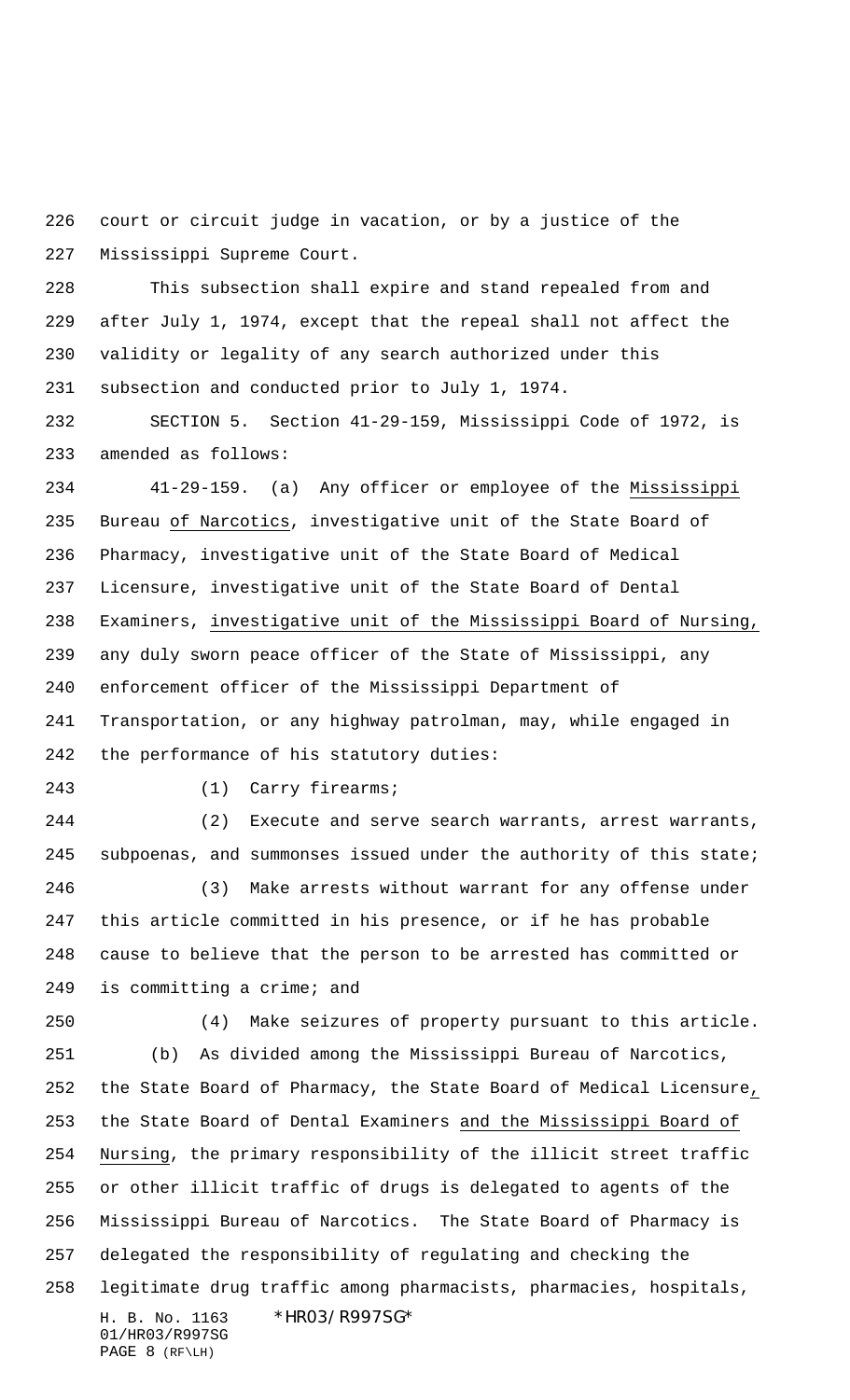nursing homes, drug manufacturers, and any other related professions and facilities with the exception of the medical, dental, nursing and veterinary professions. The State Board of Medical Licensure is responsible for the legitimate drug traffic among **\* \* \*** physicians, podiatrists and veterinarians. The Mississippi Board of Dental Examiners is responsible for the legitimate drug traffic among dentists and dental hygienists. The Mississippi Board of Nursing is responsible for the legitimate

drug traffic among nurses.

 (c) The provisions of this section shall not be construed to limit or preclude the detection or arrest of persons in violation of Section 41-29-139 by any local law enforcement officer, sheriff, deputy sheriff or peace officer.

 (d) Agents of the bureau are **\* \* \*** authorized to investigate the circumstances of deaths which are caused by drug overdose or which are believed to be caused by drug overdose.

 (e) Any person who shall impersonate in any way the director or any agent, or who shall in any manner hold himself out as being, or represent himself as being, an officer or agent of the Mississippi Bureau of Narcotics shall be guilty of a misdemeanor, and upon conviction thereof shall be punished by a fine of not less than One Hundred Dollars (\$100.00) nor more than Five Hundred Dollars (\$500.00) or by imprisonment for not more than one (1) year, or by both such fine and imprisonment.

 SECTION 6. Section 41-29-167, Mississippi Code of 1972, is amended as follows:

H. B. No. 1163 \*HR03/R997SG\* 41-29-167. (a) The State Board of Medical Licensure, the Mississippi Bureau of Narcotics, the State Board of Pharmacy, **\* \* \*** the State Board of Dental Examiners and the Mississippi Board of Nursing shall cooperate with federal and other state agencies in discharging their responsibilities concerning traffic in controlled substances and in suppressing the abuse of controlled substances. To this end, they may:

01/HR03/R997SG PAGE 9 (RF\LH)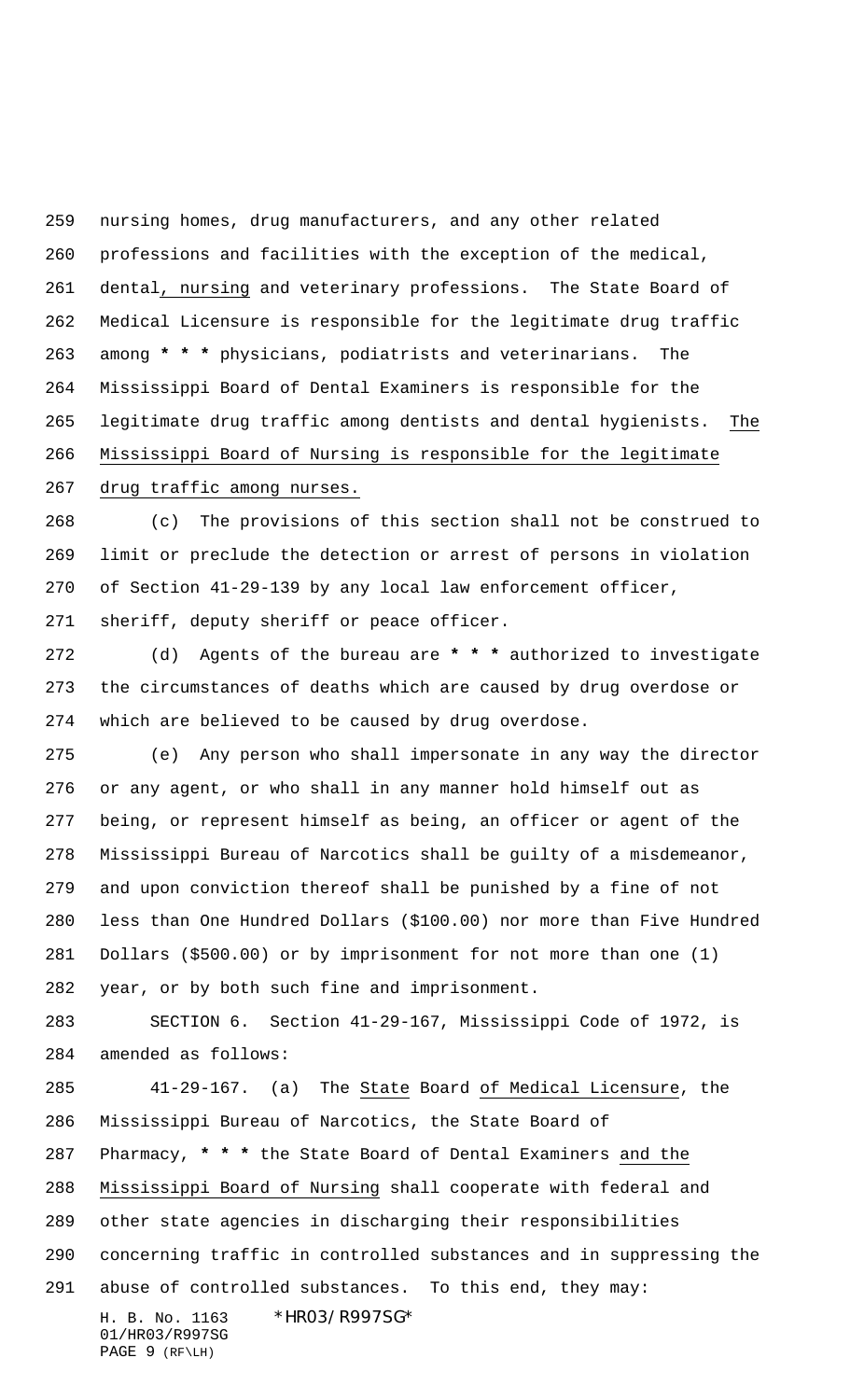(1) Arrange for the exchange of information among governmental officials concerning the use and abuse of controlled substances;

 (2) Coordinate and cooperate in training programs concerning controlled substance law enforcement at local and state levels;

 (3) Cooperate with the United States Drug Enforcement Administration by establishing a centralized unit to accept, catalogue, file and collect statistics, including records of drug dependent persons and other controlled substance law offenders within the state, and make the information available for federal, state and local law enforcement purposes; and

 (4) Conduct programs of eradication aimed at destroying wild or illicit growth of plant species from which controlled substances may be extracted.

 (b) Results, information and evidence received from the United States Drug Enforcement Administration relating to the regulatory functions of this article, including results of inspections conducted by it may be relied and acted upon by the Mississippi Bureau of Narcotics, the State Board of Pharmacy, the State Board of Medical Licensure, the State Board of Dental Examiners and the Mississippi Board of Nursing in the exercise of their regulatory functions under this article.

 SECTION 7. Section 41-29-171, Mississippi Code of 1972, is amended as follows:

 41-29-171. (a) The Mississippi Bureau of Narcotics, the State Board of Pharmacy, the State Board of Medical Licensure, the State Board of Dental Examiners and the Mississippi Board of Nursing shall encourage research on misuse and abuse of controlled substances. In connection with the research, and in furtherance of the enforcement of this article they may:

H. B. No. 1163 \*HR03/R997SG\* 01/HR03/R997SG PAGE 10 (RF\LH)